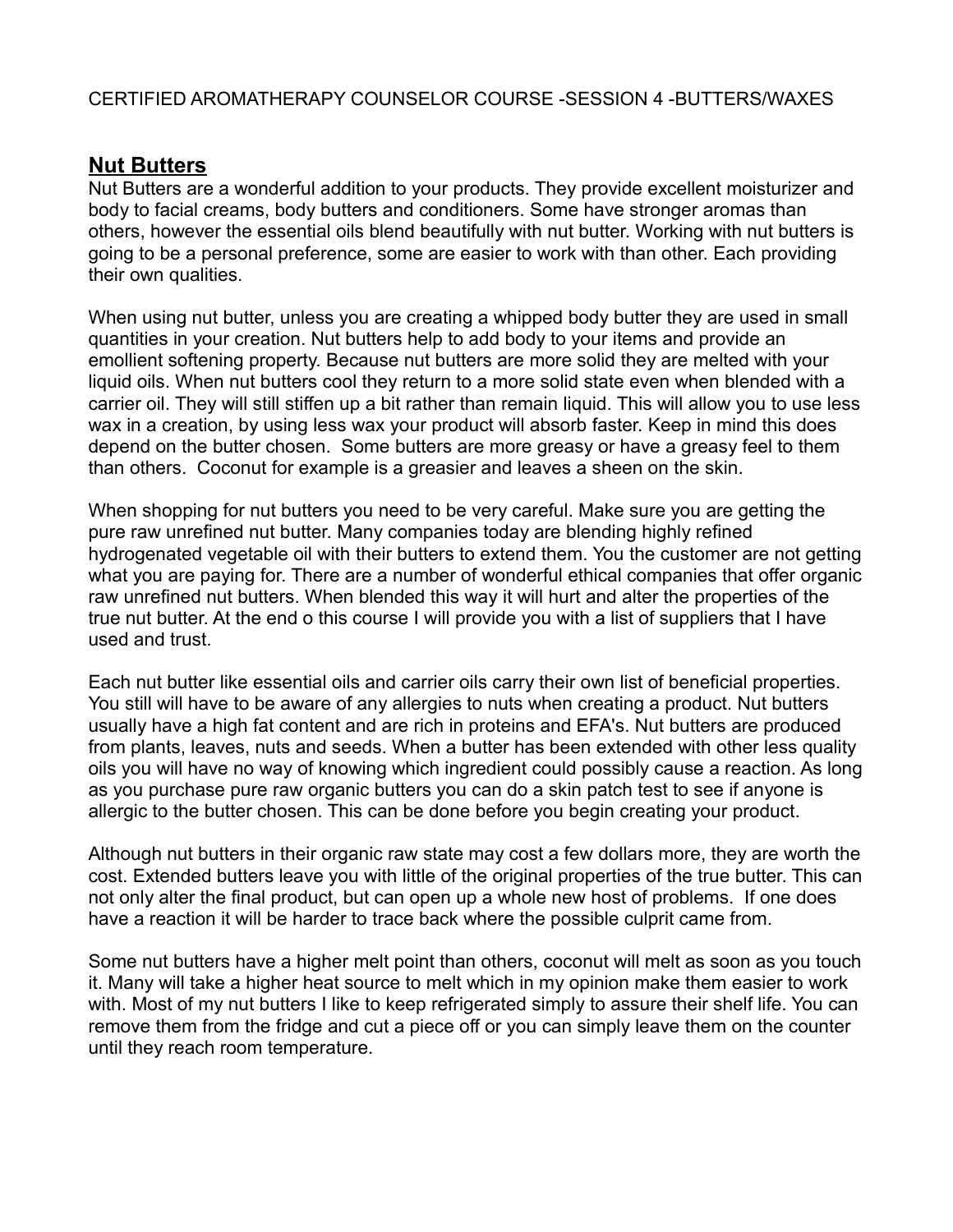Many manufactures are adding in different "scents" or "color" to their nut butters. You will see coffee butter, hemp butter, rose butter etc. This is a combination of vegetable oil and the true butter extended then they add the "special oil" to it and blend. Save yourself some money, make your own without the use of vegetable oil. Buy the raw nut butter of choice and then buy your organic raw carrier oil. Example: Coffee butter is blended with a green coffee carrier oil, however the manufacturers also add vegetable oil to extend it. Why? Well they make more money this way. There is no need to pay for it when you can simply do the same thing at home only in smaller quantities and for far less money.

You would achieve this by melting them both together in a stainless steel double boiler method. When you butter is completely melted, remove from heat and with a blender and whipping attachment whip your butter until it returns to a more solid or spreadable state. Label you butter and store it in a sterilized container in the refrigerator. My creating your own you know exactly what you are getting with not added non-essential highly refined vegetable oils. It does not take a huge amount of carrier oil, you only need enough to make the solid butter become more spreadable or creamy. Example would be 4 oz Shea Butter to 1 oz hemp oil.

By creating your own you keep the integrity of both as well as combing the properties. You are able to create creamy butters to use with your lotions and creams based on the needs at that time. When creating your own you would generally only use 1-2 oz butter in a lotion and 2-3 oz in a cream. All this will depend on the amount called for and the size of product you are making, either 4oz, 8oz or 16oz. I limit my use of coconut oil in lotions and creams due to it's greasy feel and I find that if you use too much coconut oil it can have a drying effect. I feel coconut oil is best left to ointments and soaps or food grade for cooking.

I personally do not choose to buy Palm oil and try to avoid any product that contains it. Most people do not know or realize that orangutans are being slaughtered on a daily basis. Their natural habitat is the same location where suppliers get their palm oil. For me no product is worth the inhumane practice of killing an animal or destroying their habitat for the sake of a product. There are many other wonderful and far better butters and oils than Palm Oil.

Below you will find profiles and uses of nut butters I use in my products and with wonderful consistent results. These butters can be found in their raw natural state and not extended with other less expensive oils. Because you only use a small amount of butters in a blend these will last you for awhile. Most are sold anywhere from 4oz to 1 pound. If you have never worked with nut butters before, I would highly recommend buying in smaller quantities until you become familiar with them. Working with them will give you a good idea to the ones you favor and the results you receive in the products you create. If you only use a small amount like 1oz added to your carrier oils you would then have 4 applications of the smallest amount purchased.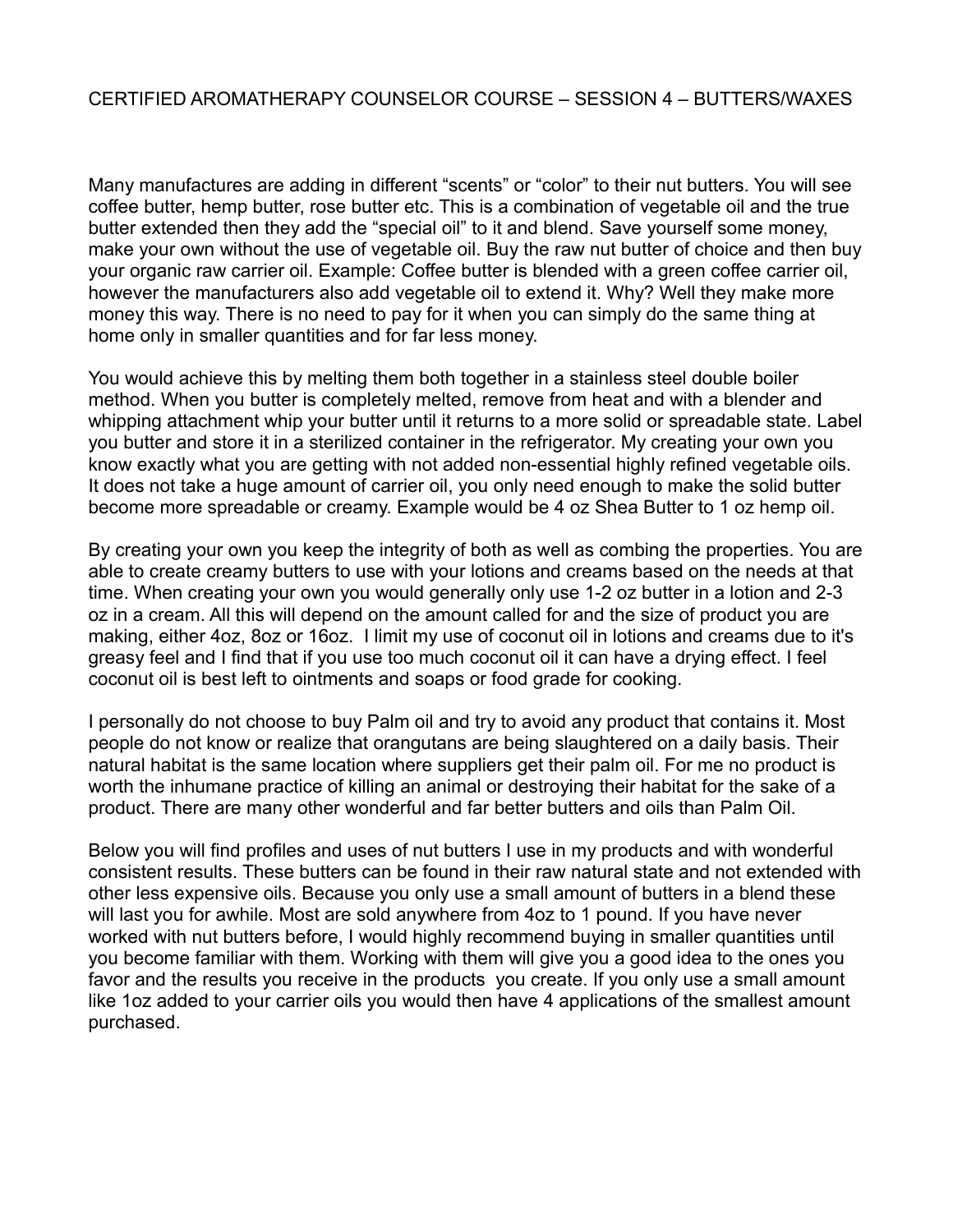#### **Cocoa Butter**



.Botanical Name: Theobroma cacao Origin: Africa Extraction: Pressed from the crushed roasted cacoa bean Uses: Emollient, chapped skin and lips, herbal suppositories, cracked nipples, stretch marks, skin creams and lotions, sunburn, soaps, ointments, natural antioxidant, hair conditions, lotion bars, body butter, improves skin elasticity.

Shelf Life: up to 3 years if kept cool and away from heat.

#### **Shea Butter**



Botanical Name: Butyrospermunn Parkii

Origin: Africa Extraction: Expressed from fruit pits Uses: Non-irritating, non-allergenic, nourishing, baby care products, skin care lotions and creams, healing to skin and body, sun protection, wrinkle reducer, soaps, scar tissue, stretch marks, cracked nipples. Shelf Life: up to 2 years in cool storage.

#### **Illipe Butter**



Botanical Name: Shorea Stenoptera Origin: Borneo, Africa, Asia, South America **Extraction: Expressed from nuts** Uses: dry skin, wrinkles, regenerates cells of skin, restores elasticity, emollient, protects babies skin, rheumatism, skin issues, hair conditioners, aging skin, eczema, psoriasis. Shelf Life: 2-3 years if stored in a cool place.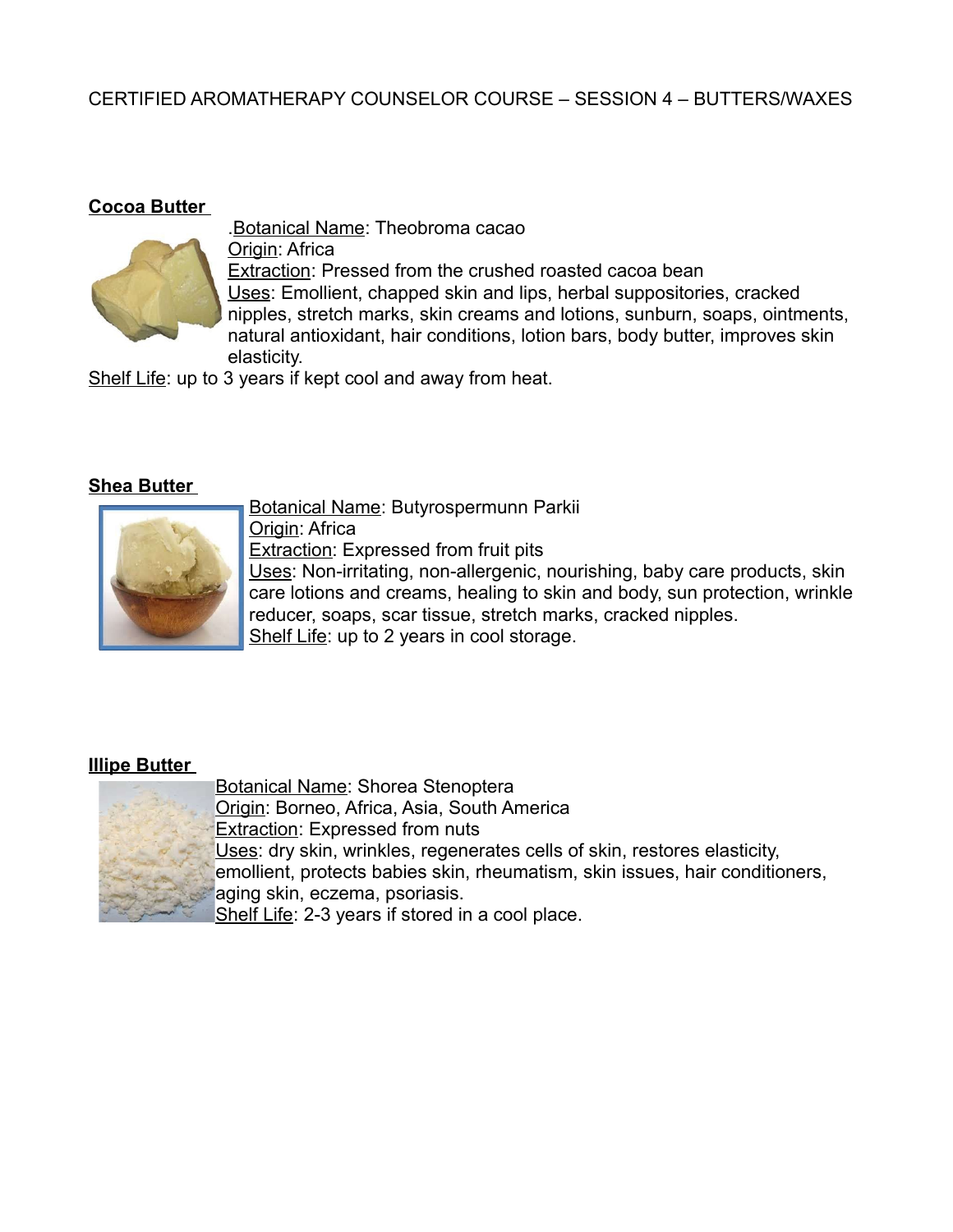#### **Kokum Butter**



Botanical Name: Garcinia Indica Origin: India Extraction: pressed from fruit kernels

Uses: softens skin, skin ulcerations, lips, softens soles of the feet, restores elasticity, creams, lotions, quickly absorbed, regenerates skin cells, body butter, soaps, hair conditioner, ointments, belly balms, stretch marks, wrinkles, dry aging skin, mature skin, problem skin,

combination skin. Shelf Life: 2-3 years when stored in a cool area away from heat and light.

#### **Mango Butter**



Botanical Name: Irvingia gabonesis (Mangifera Indica) Origin: Africa, India, Mexico Extraction: Expressed from seeds Uses: bacterial and fungal infections, softens and repairs skin, lotions,creams, ointments, stretch marks, skin regeneration, aging skin, mature skin, baby products, lip balms, body butter, facial creams and lotions, combination skin.

Shelf Life: longer than 1 year is stored in a cool area away from heat and

light.

## **Sal Butter**



Botanical Name: Shorea robusta Origin: India Extraction: Expressed from fruit seeds Uses: softens skin, dry skin, aging skin, mature skin, wrinkles, regeneration of skin cells, restores elasticity and flexibility, skin protection baby care, scabies, skin diseases, ointments, salves, lip balms, diaper rash balms, eczema, psoriasis.

Shelf Life: Over 2 years if stored in cool temperature.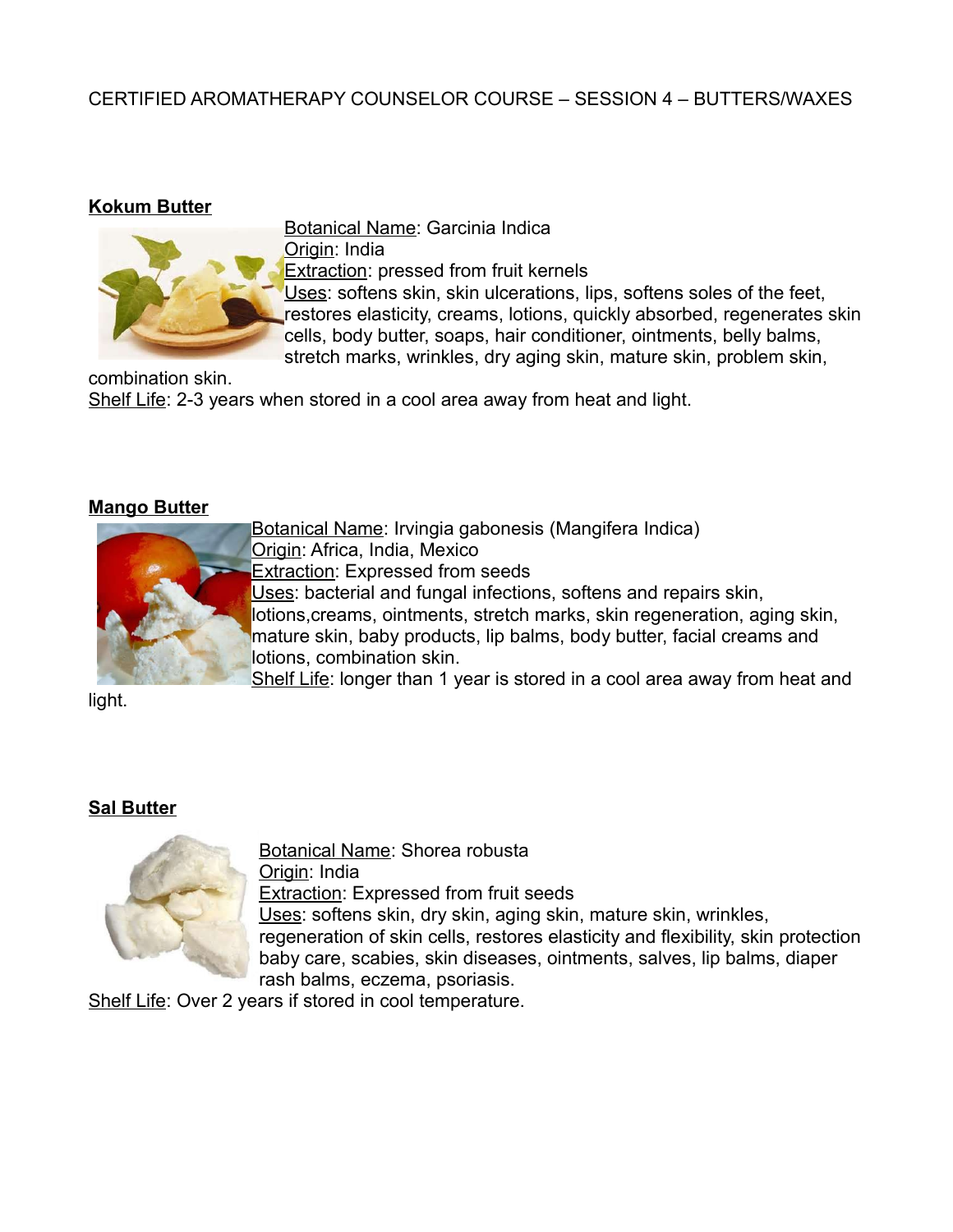# **Waxes**

Waxes help to stiffen a product and bind together the fats/carrier oils and water. Ointments which contain no water have only your carrier oils and wax. All of which are combined together, heated and poured into your sterilized container. When the mixture coos depending on the amount of wax used, you will either have an ointment or a salve. Ointments and salves do not require a preservative due to the fact they do not contain water. You can however add 1-2 Vitamin E capsules as a precaution.

There are a number of waxes to choose from, depending on the use and if you are making a vegan product or not. Again you need to be aware that this industry also produces many synthetic waxes so make sure what you buy is natural and of plant origin. Chemicals are used to bleach the wax as is the case with beeswax. Always look for natural unrefined golden beeswax. Some waxes work better in chap sticks because they are harder and have a higher melting point. When adding a wax to a product you can test to make sure you have added enough. One method I use is: Once the oils and wax have melted together insert a stainless steel spoon into the hot mixture, remove the spoon and let it cool. Once it cools you can see if it is stiff enough or needs more wax, at this time you would add more wax a little at a time. Add in small increments until the spoon test is the consistency you are looking for.

Do not use paraffin wax it is for candles and is a petroleum based wax. Many manufacturers now are creating a synthetic beeswax. I do not use soy wax due to the fact that so much soy on the market today is GMO modified. If you use synthetics you are defeating the purpose of making an all natural product. Synthetics have no healing value and therefore have no business in ointments, creams or natural products. Here is a list of some of the synthetic waxes to look out for:

## Mineral Oil Waxes:

- Ozokerite
- Ceresin
- Paraffin
- Montan

Synthetic Waxes include:

- Polawax
- Polyethylene
- Syncrowax

Now let's take a look at different natural waxes available to you. The choice is up to you, however remember the idea of making your own healing products is to use the purest and least refined or synthetic ingredients possible. Waxes last a long time and you generally use very little to achieve the desired result. Store them away from heat in a cupboard or closet and in a sealed BPA free plastic container.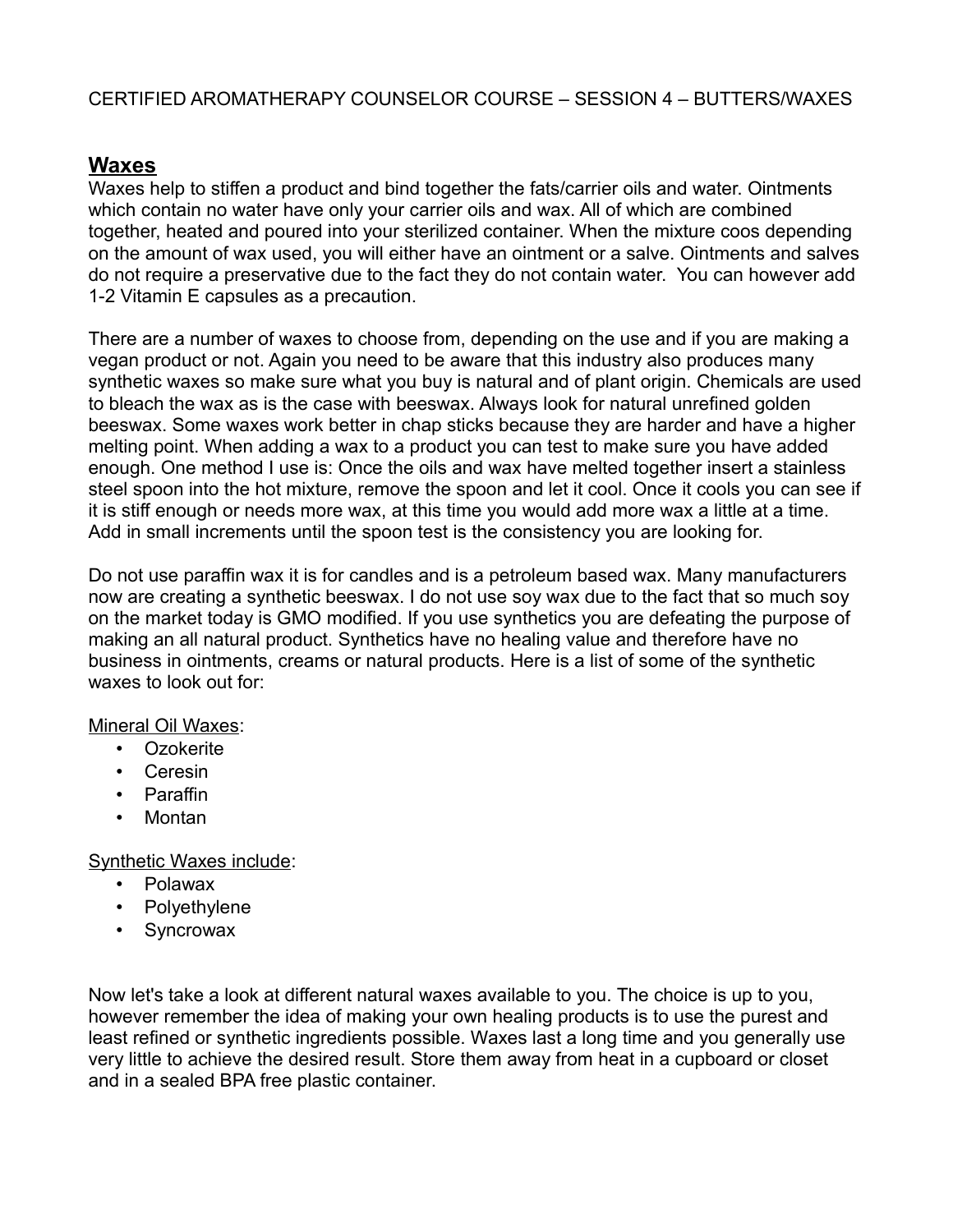# **Candelilla Wax**

| <b>Botanical Name: Euphorbia Cerifera</b>                                 |
|---------------------------------------------------------------------------|
| Origin: Mexico                                                            |
| <b>Extraction: Extracted from leaves of shrubs</b>                        |
| Color: Yellowish to yellowish brown. Hard and brittle.                    |
| Uses: Emollient, thickening agent, lip balms, lotion bars, soaps, chewing |
| gum, lotions, creams, ointments, salves.                                  |
| A synthetic version of this wax is on the market.                         |

## **Carnauba Wax**



Botanical Name: Copernicia Cerifera Origin: Brazil **Extraction:** from dried leaves of the palm tree Color: yellowish brown and very brittle and hard Uses: lip balm, eyeliner, mascara, deodorant, sun care, ointments, equine fly sticks, furniture polish and protection, lotion bars, this is the hardest natural

# **Castor Wax**



**Extraction: Hydrogenation from oil** 

Color: Solid white flakes.

Uses: Cosmetics, moisturizing, thickening agent, eyeliner pencils, deodorant bars, creams, lotions, lotion bars, lip balms, lip gloss, soaps, ointments and salves, equine fly sticks, nail ointments, skin protection.

## **Beeswax**



Botanical Name: Cera Alba Origin: Canada Extraction: Produced by bees in the hive then removed Color: Golden yellow Uses: Candles, soap, humectant, emollient, lotions, emulsifying, creams, lip balms, lipsticks, lip gloss, ointments, salves, body butter, all cosmetic applications.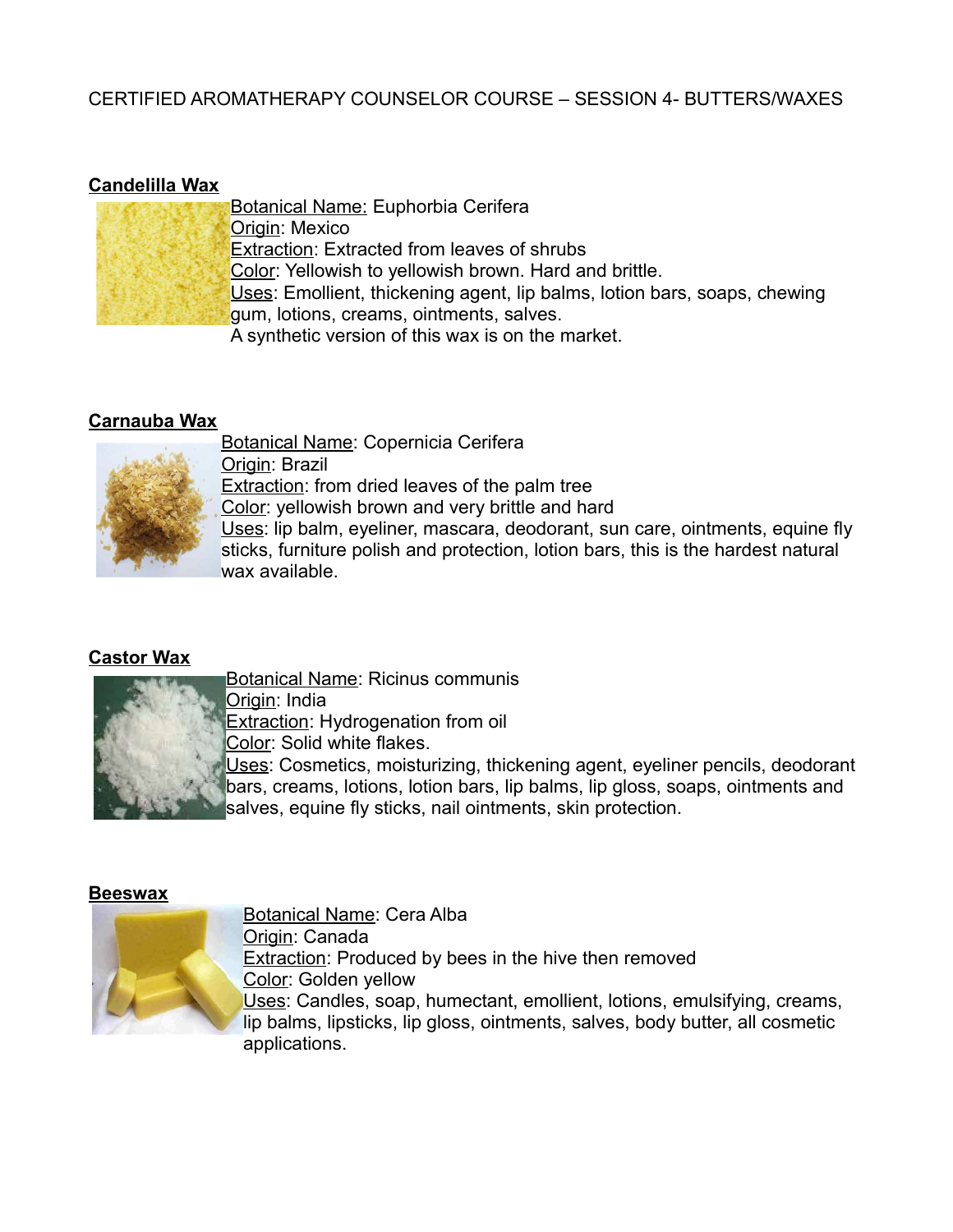#### **Jojoba Wax Beads**



Botanical Name: Simmondsia chinensis Origin: USA Extraction: expression from seeds Color: unrefined Golden, Bleached White Uses: skin softening, soap, body creams, lotions, lip balms, hair conditioner, lip gloss, facial creams, facial lotions, body and facial scrubs if it is not melted.

#### **Rice Bran Wax**



Botanical Name: Oryza sativa Origin: India Extraction: Extraction from bran Color: Off white to orange brown

Uses: Emollient, hair conditioner, skin conditioner, skin protection, salves, body butters, lip balms, ointments, salves, creams, lotion, soaps, baby products, lip gloss.

## **Oliwax**



Botanical Name: Olea Europeaea Origin: Italy Extraction: From Olive oil Color: Cream colored Uses: Hair care, skin care, creams, lotions, body butters, ointments, lip balms, salves, similar to human skin, conditioning, excellent for sensitive skin, daily facial moisturizer, eye cream, night cream, after sun cream, baby

lotions and care. You can use oliwax in any application as would any other wax but with the benefits of olive oil.

Another product that is used in natural products if Stearic Acid. Stearic acid is basically saturated fatty acid. It is a combination of salts and esters found naturally in palmitic acid and tallow. It is used as a surfactant and softening agent in soaps, shampoos, creams, lotions, candle and candy making. It is a hardener, emulsifier, lubricant and allows water and oil to mix. Although in solid pellet form it melts to a liquid when heated with your carrier oils. Stearic Acid binds and stabilized at a ratio of 2-5%. It has an indefinite shelf life. Must be added to the carrier oils during the melting process, it is not soluble in water.